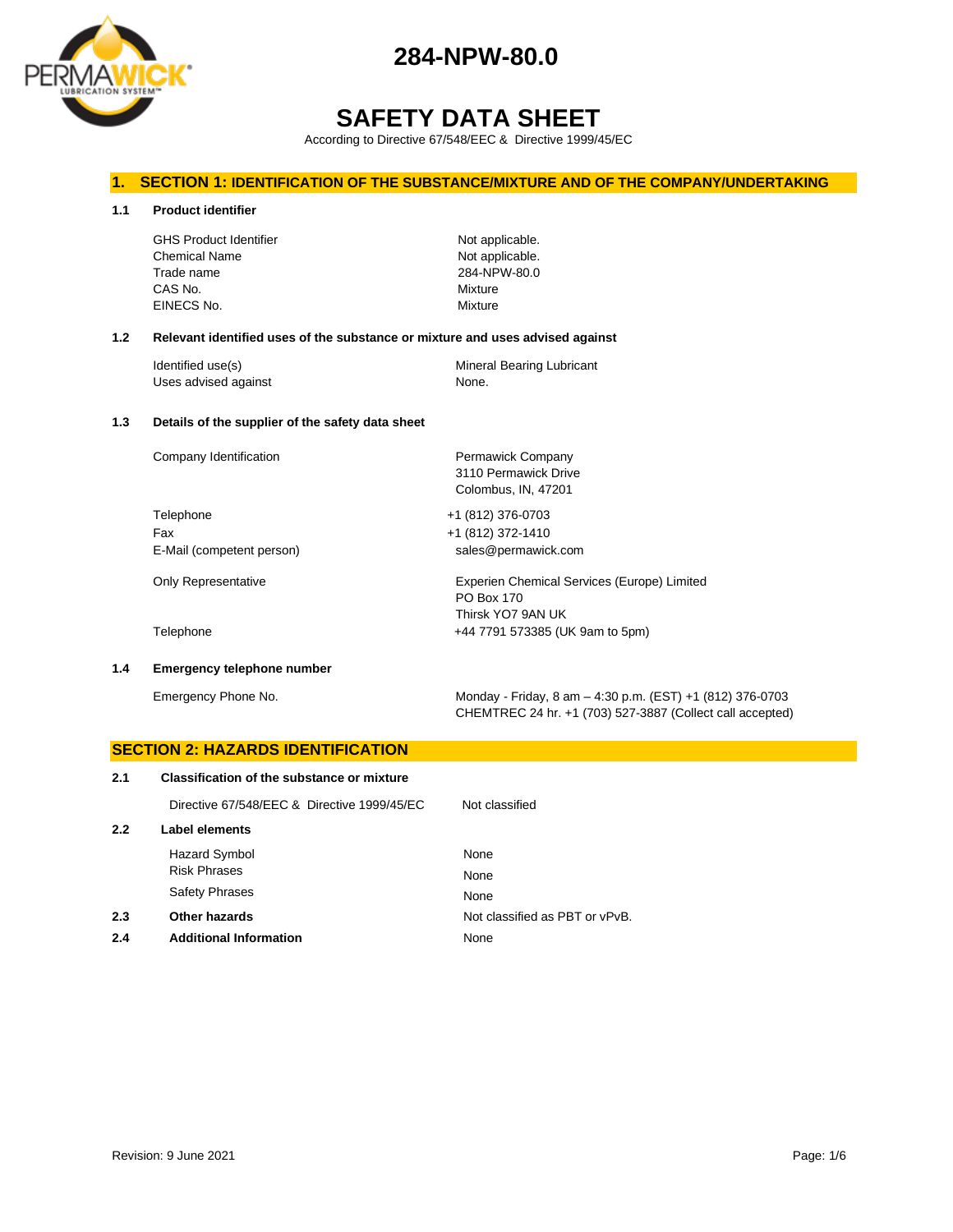

### **SECTION 3: COMPOSITION/INFORMATION ON INGREDIENTS**

#### **3.2 Mixtures**

| <b>Hazardous</b><br>ingredient(s)                                | $%$ W/W | <b>CAS No.</b> | <b>REACH</b><br><b>Registration No.</b> | <b>Classification According</b><br>to Regulation (EC) No<br>1278/2008 (CLP) | <b>Classification</b><br><b>According to</b><br>67/548/EEC |
|------------------------------------------------------------------|---------|----------------|-----------------------------------------|-----------------------------------------------------------------------------|------------------------------------------------------------|
| Distillates (petroleum),<br>solvent-dewaxed heavy<br>paraffinic* | 60-100  | 64742-65-0     | Not applicable <sup>^</sup>             | Not classified.                                                             | Not classified.                                            |

Other Substances in the product which may present a health or environmental hazard, or which have been assigned occupational exposure limits, are detailed below.: None

\* Contains less than 3% DMSO extractable as measured by IP 346 method. Notes H and L apply.

^ Not yet subject to registration or is exempt.

#### **3.3 Additional Information**

For full text of R phrases see section 16.

#### **SECTION 4: FIRST AID MEASURES**



## **4.1 Description of first aid measures**

|     | Inhalation                                                                    | Unlikely to be required but if necessary treat<br>symptomatically.                         |
|-----|-------------------------------------------------------------------------------|--------------------------------------------------------------------------------------------|
|     | <b>Skin Contact</b>                                                           | Wash affected skin with soap and water.                                                    |
|     | Eye Contact                                                                   | Eyes should be washed with plenty of water. If symptoms<br>occur obtain medical attention. |
|     | Ingestion                                                                     | Unlikely to be required but if necessary treat<br>symptomatically.                         |
| 4.2 | Most important symptoms and effects, both<br>acute and delayed                | None                                                                                       |
| 4.3 | Indication of any immediate medical attention<br>and special treatment needed | None                                                                                       |

#### **SECTION 5: FIRE-FIGHTING MEASURES**

| 5.1 | <b>Extinguishing media</b>                               |                                                                                                             |
|-----|----------------------------------------------------------|-------------------------------------------------------------------------------------------------------------|
|     | -Suitable Extinguishing Media                            | Extinguish with waterspray, dry chemical, sand or carbon<br>dioxide.                                        |
|     | -Unsuitable Extinguishing Media                          | None anticipated.                                                                                           |
| 5.2 | Special hazards arising from the substance or<br>mixture | This product may give rise to hazardous fumes in a fire.                                                    |
| 5.3 | <b>Advice for fire-fighters</b>                          | A self contained breathing apparatus and suitable protective<br>clothing should be worn in fire conditions. |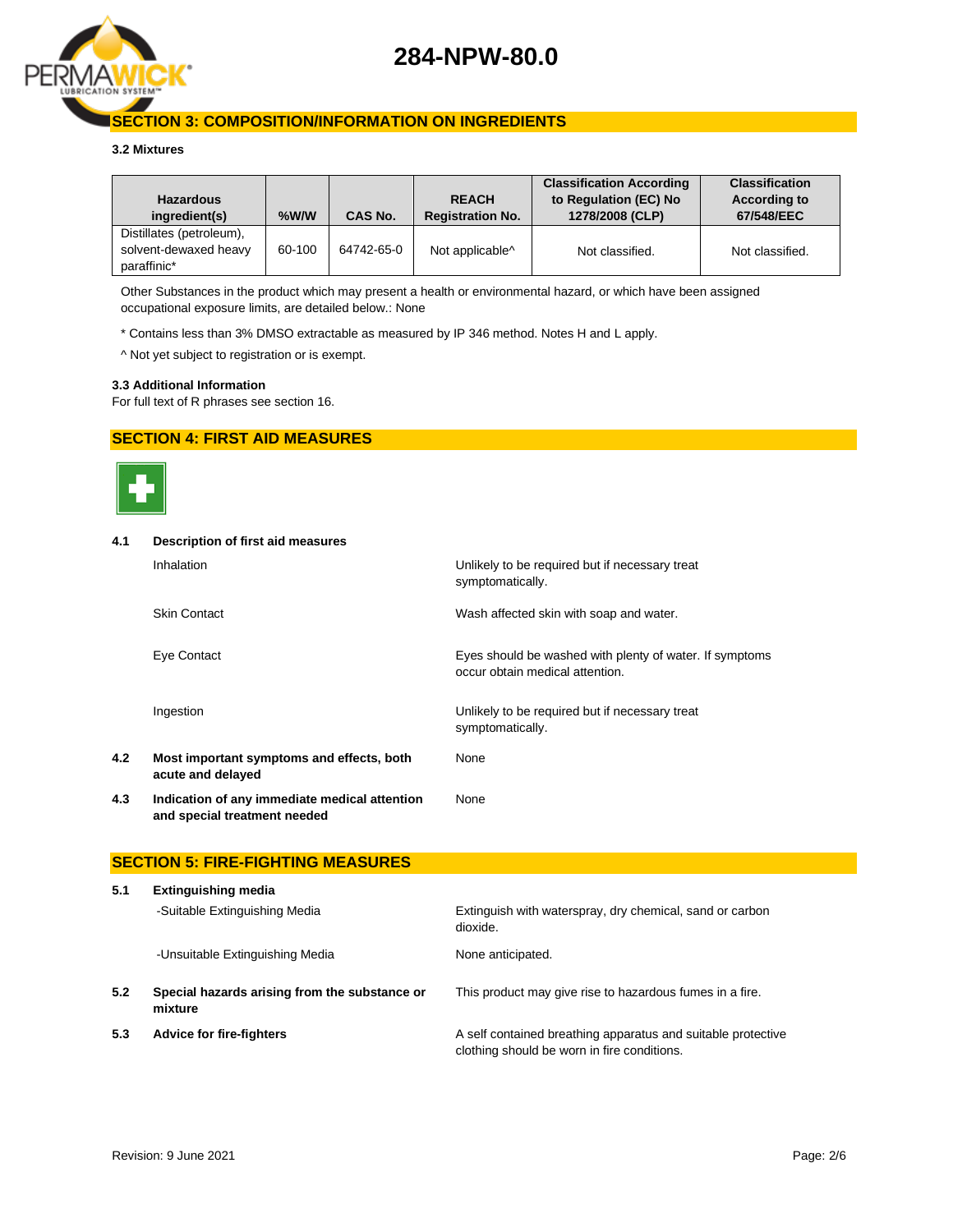# **284-NPW-80.0**



### **SECTION 6: ACCIDENTAL RELEASE MEASURES**

| 6.1 | Personal precautions, protective equipment<br>and emergency procedures | Not normally required                                                                                                                              |
|-----|------------------------------------------------------------------------|----------------------------------------------------------------------------------------------------------------------------------------------------|
| 6.2 | <b>Environmental precautions</b>                                       | Use appropriate container to avoid environmental<br>contamination.                                                                                 |
| 6.3 | Methods and material for containment and<br>cleaning up                | Contain and cover spilled substance with dry sand or earth<br>or other suitable dry material. Transfer to a container for<br>disposal or recovery. |
| 6.4 | Reference to other sections                                            | None                                                                                                                                               |
| 6.5 | <b>Additional Information</b>                                          | None                                                                                                                                               |
|     | <b>SECTION 7: HANDLING AND STORAGE</b>                                 |                                                                                                                                                    |

**7.1 Precautions for safe handling None** 

**7.2 Conditions for safe storage, including any incompatibilities**

| -Storage Temperature |                         | Store at room temperature. |
|----------------------|-------------------------|----------------------------|
|                      | -Incompatible materials | Strong oxidising agents.   |
| 7.3                  | Specific end use(s)     | Lubricating agent          |

## **SECTION 8: EXPOSURE CONTROLS/PERSONAL PROTECTION**

#### **8.1 Control parameters**

#### **8.1.1 Occupational exposure limits**

|                   |                | LTEL (8 hr TWA | LTEL (8 hr                | STEL  | <b>STEL</b>          |       |
|-------------------|----------------|----------------|---------------------------|-------|----------------------|-------|
| <b>SUBSTANCE.</b> | <b>CAS No.</b> | ppm)           | $TWA$ ma/m <sup>3</sup> ) | (ppm) | (mg/m <sup>3</sup> ) | Note: |
| None              | ----           | ----           | $\frac{1}{2}$             | ----  | ----                 |       |

| <b>Biological limit value</b> |                   |                |                               |       |
|-------------------------------|-------------------|----------------|-------------------------------|-------|
| Limit value type              |                   |                |                               |       |
| (country of origin)           | <b>SUBSTANCE.</b> | <b>CAS No.</b> | <b>Biological limit value</b> | Note: |
| None known                    | ----              | ----           | $\cdots$                      | ----  |

#### **8.1.2 Recommended monitoring method** None

#### **8.2 Exposure controls**

8.2.1 **Appropriate engineering controls** Not normally required.

**8.2.2 Personal protection equipment**

Eye/face protection extensive spectacles.



Skin protection (Hand protection/ Other) Not normally required.

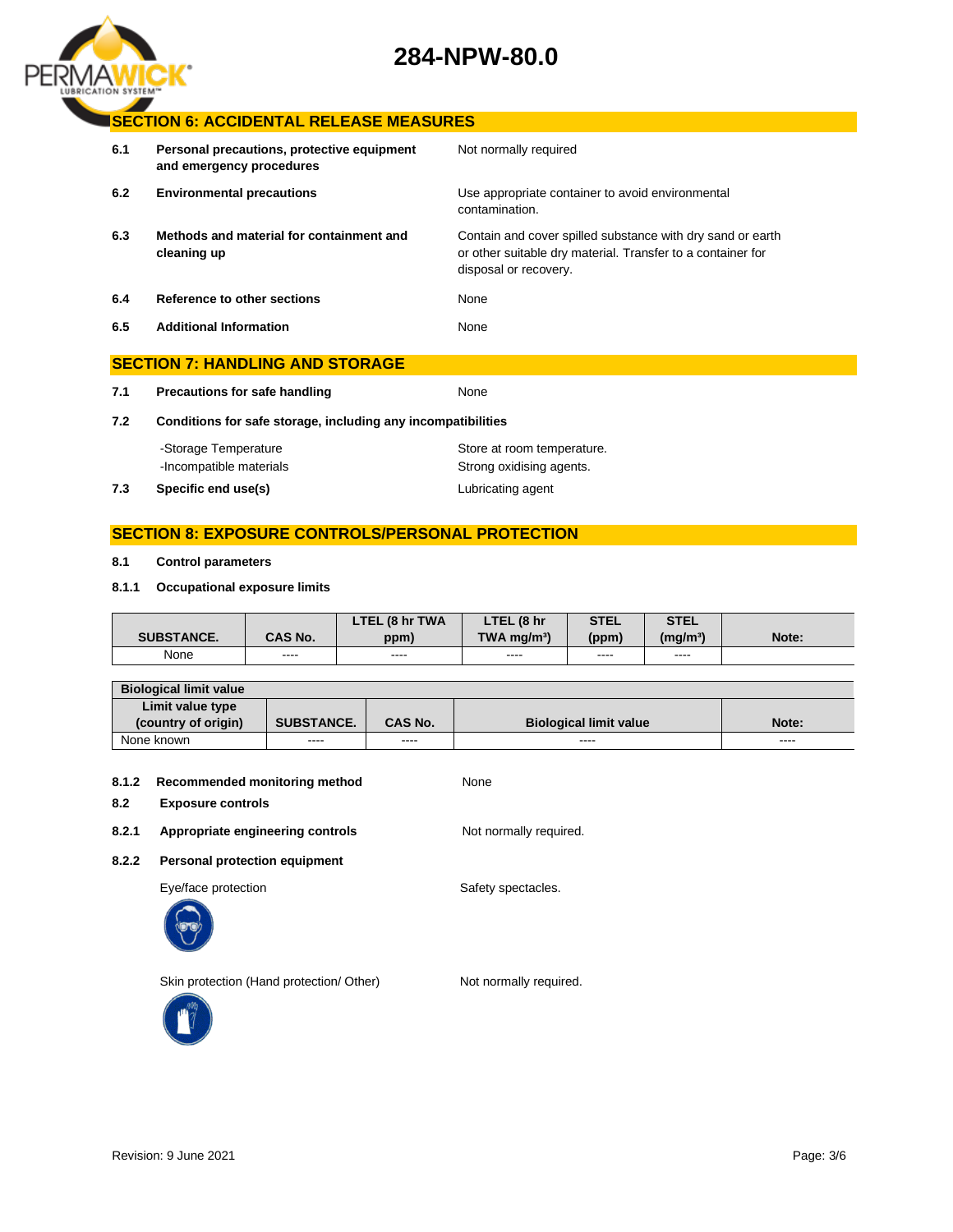



Thermal hazards **Not required.** Not normally required.

**8.2.3 Environmental Exposure Controls Not normally required.** 

## **SECTION 9: PHYSICAL AND CHEMICAL PROPERTIES**

**9.1 Information on basic physical and chemical properties**

Appearance **Granular** Colour. Colour. Odour **Fuel oil-like.** Odour threshold (ppm) Not available pH (Value) Not available Melting point (°C) / Freezing point (°C) Not available Boiling point/boiling range (°C): Not available Flash point (°C) 213 [Clevland Open cup] Evaporation rate Not available Flammability (solid, gas) Not available Explosive limit ranges **Not available** Not available Vapour pressure (Pascal) Not available Not available Vapour density (Air=1) Not available Density (g/ml) 0.87 Solubility (Water) Negligible. Solubility (Other) Not available Partition coefficient (n-Octanol/water) Not available Auto ignition point (°C) and the contract of the Not available Not available Decomposition temperature (°C) Not available Kinematic Viscosity (cSt) @ 40°C (Bsae Oil) 79 Explosive properties Not explosive. Oxidising properties Not oxidising.

#### **9.2 Other information Not available. Other information**

### **SECTION 10: STABILITY AND REACTIVITY**

| 10.1 | Reactivity                                | Stable under normal conditions. |
|------|-------------------------------------------|---------------------------------|
| 10.2 | <b>Chemical stability</b>                 | Stable.                         |
|      | 10.3 Possibility of hazardous reactions   | None anticipated.               |
| 10.4 | <b>Conditions to avoid</b>                | None                            |
| 10.5 | Incompatible materials                    | Oxidizers                       |
| 10.6 | <b>Hazardous Decomposition Product(s)</b> | Carbon monoxide, Carbon dioxide |

## **SECTION 11: TOXICOLOGICAL INFORMATION**

- **11.1 Information on toxicological effects**
- **11.1.1 Substances**

Not applicable

#### **11.1.2 Mixtures**

| Acute toxicity         | Not available. |
|------------------------|----------------|
| Irritation             | Not available. |
| Corrosivity            | Not available. |
| Sensitisation          | Not available. |
| Repeated dose toxicity | Not available. |
| Carcinogenicity        | Not available. |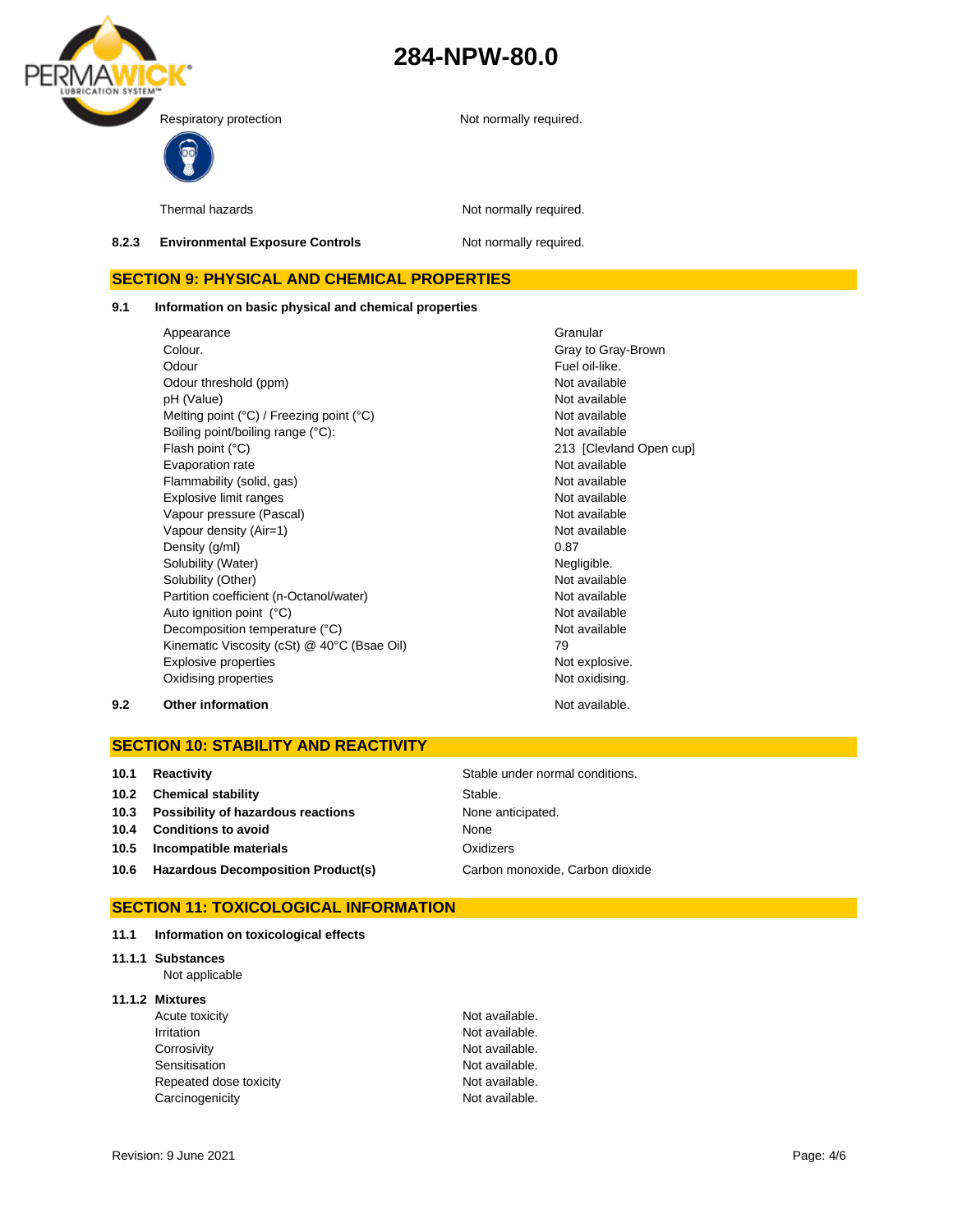



#### **11.1.3 Substances in preparations / mixtures**

Distillates (petroleum), solvent-dewaxed heavy paraffinic (CAS No. 64742-65-0)

| <b>Acute toxicity</b>            |                                              |
|----------------------------------|----------------------------------------------|
| -Ingestion                       | $LD50 > 5000$ mg/kg (rat)                    |
| -Inhalation                      | $LC50 = 2.18$ mg/l (4 hour(s)) (rat)         |
| -Dermal                          | $LD50 > 2000$ mg/kg (rabbit)                 |
| -Irritation                      | Non-irritant.                                |
| <b>Sensitisation</b>             | It is not a skin sensitiser.                 |
| <b>Repeated dose toxicity</b>    | Oral NOAEL $<$ 125 mg/kg (rat)               |
|                                  | Inhalation NOAEL > 980 mg/m <sup>3</sup>     |
|                                  | Dermal NOAEL = $1000 \text{ mg/kg}$ (rabbit) |
| <b>Mutagenicity</b>              | Negative                                     |
| Carcinogencity                   | Negative                                     |
| 11.2<br><b>Other information</b> | None known.                                  |

### **SECTION 12: ECOLOGICAL INFORMATION**

| 12.1 | Toxicity -<br>Substances in preparations / mixtures                            |                                                                                                                                                                |
|------|--------------------------------------------------------------------------------|----------------------------------------------------------------------------------------------------------------------------------------------------------------|
|      | Distillates (petroleum), solvent-dewaxed heavy paraffinic (CAS No. 64742-65-0) |                                                                                                                                                                |
|      | <b>Acute toxicity</b>                                                          | Fish NOEL $> 100$ mg/l (96 hour) (P. promelas)<br>Aquatic invertebrates: NOEL > 10,000 mg/l (96 hour) (G.<br>pulex)                                            |
|      | <b>Long Term</b>                                                               | Algae NOEL > 100 mg/l (72 hour) (P. subcapitata)<br>Aquatic invertebrates: $NOEL = 10$ mg/l (21 days) (D. magna)<br>Microorganisms $NOEL > 2.17$ mg/l (4 days) |
| 12.2 | Persistence and degradability                                                  | There is evidence of degredation in soil and water.                                                                                                            |
| 12.3 | <b>Bioaccumulative potential</b>                                               | The substance has low potential for bioaccumulation.                                                                                                           |
| 12.4 | <b>Mobility in soil</b>                                                        | The product has low mobility in soil.                                                                                                                          |
| 12.5 | <b>Results of PBT and vPvB assessment</b>                                      | Not classified as PBT or vPvB.                                                                                                                                 |
| 12.6 | Other adverse effects                                                          | None known.                                                                                                                                                    |

## **SECTION 13: DISPOSAL CONSIDERATIONS 13.1 Waste treatment methods Disposal should be in accordance with local, state or** national legislation.Consult an accredited waste disposal contractor or the local authority for advice. **13.2 Additional Information None known.**

## **SECTION 14: TRANSPORT INFORMATION 14.1 Land transport (ADR/RID)** Not classified as dangerous for transport. UN number Proper Shipping Name Transport hazard class(es) Packing Group Hazard label(s) Environmental hazards Special precautions for user **14.2 Sea transport (IMDG)** Not classified as dangerous for transport.

UN number Proper Shipping Name Transport hazard class(es)

Revision: 9 June 2021 Page: 5/6